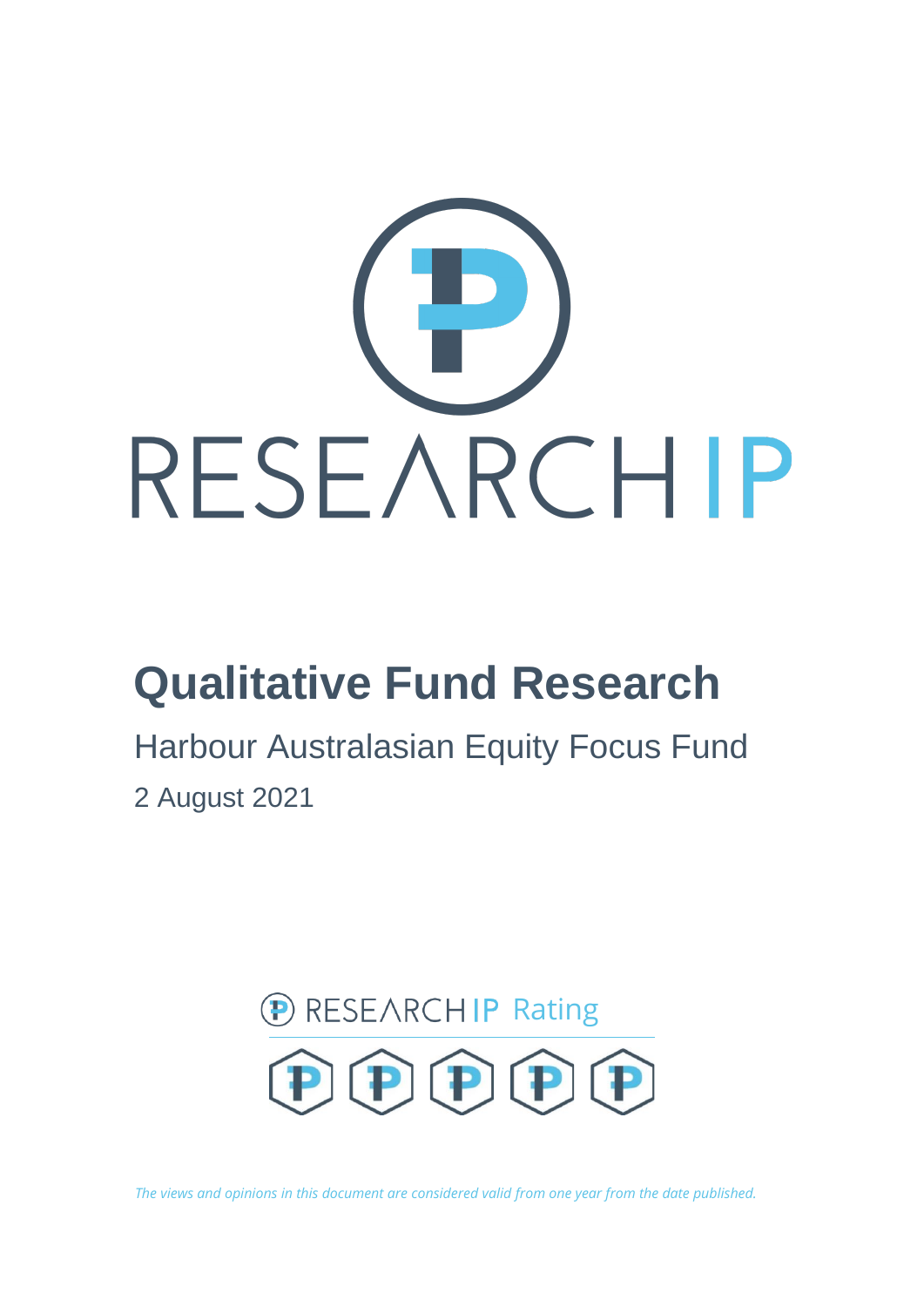

### **Qualitative Fund Research Contents**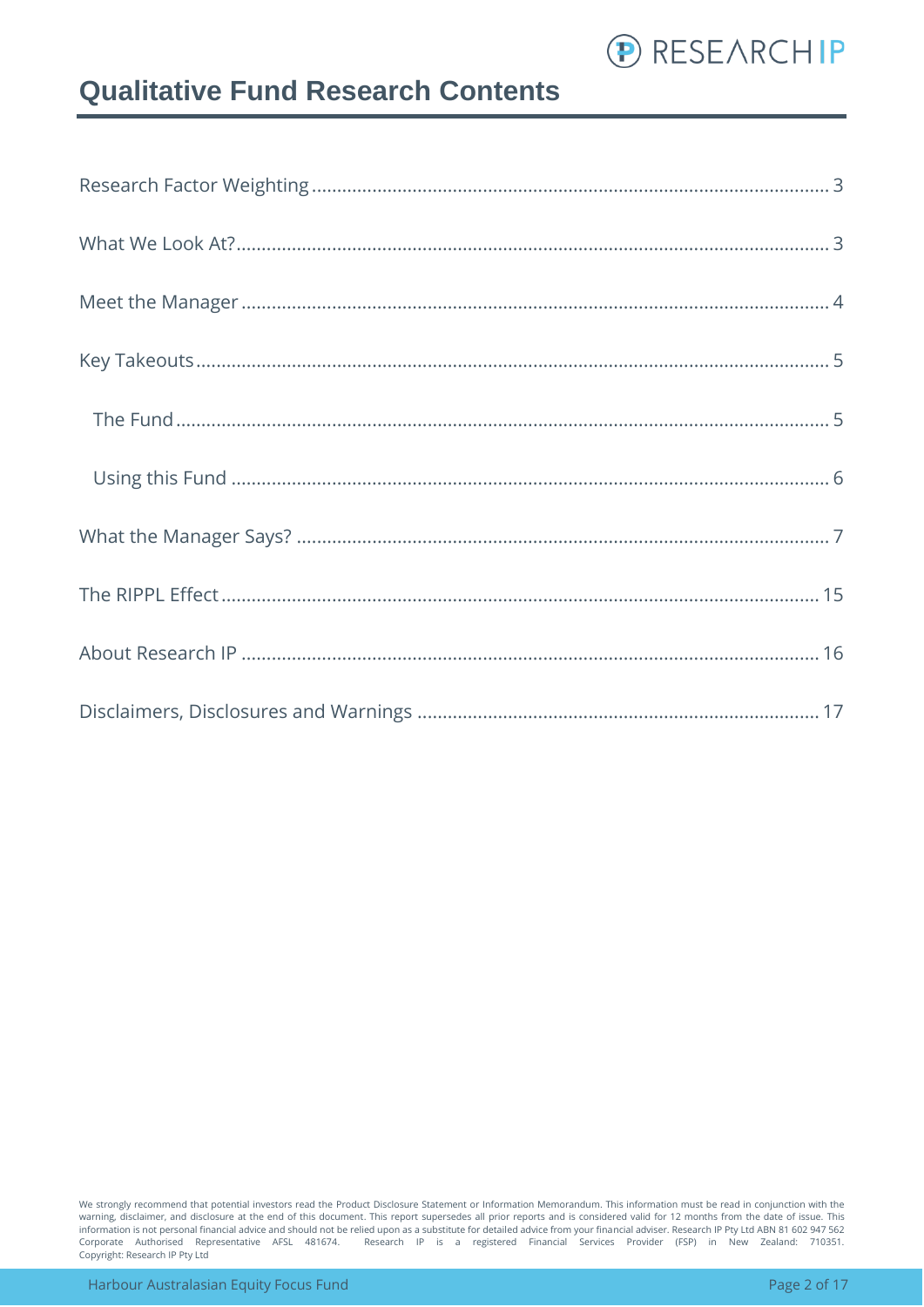

### <span id="page-2-0"></span>**Research Factor Weighting**

| <b>Research Process Category</b>        | <b>Model</b><br><b>Factor</b><br>Weight | <b>Analyst</b><br><b>Average</b><br><b>Score</b> | <b>Maximum</b><br><b>Factor</b><br><b>Score</b> |
|-----------------------------------------|-----------------------------------------|--------------------------------------------------|-------------------------------------------------|
| Corporate & Investment Governance       | 15%                                     | 4.50                                             | /5                                              |
| Investment Philosophy & Process         | 20%                                     | 4.40                                             | /5                                              |
| People                                  | 25%                                     | 4.67                                             | /5                                              |
| Portfolio Construction & Implementation | 15%                                     | 3.83                                             | /5                                              |
| <b>Risk Management</b>                  | 15%                                     | 4.10                                             | /5                                              |
| <b>Investment Fees</b>                  | 10%                                     | 3.57                                             | /5                                              |
| <b>Overall Average Score</b>            |                                         | 4.27                                             | /5                                              |

### <span id="page-2-1"></span>**What We Look At?**

The qualitative rating of a fund is a function of the Research IP Research Factor Weighting process, which incorporates the following:

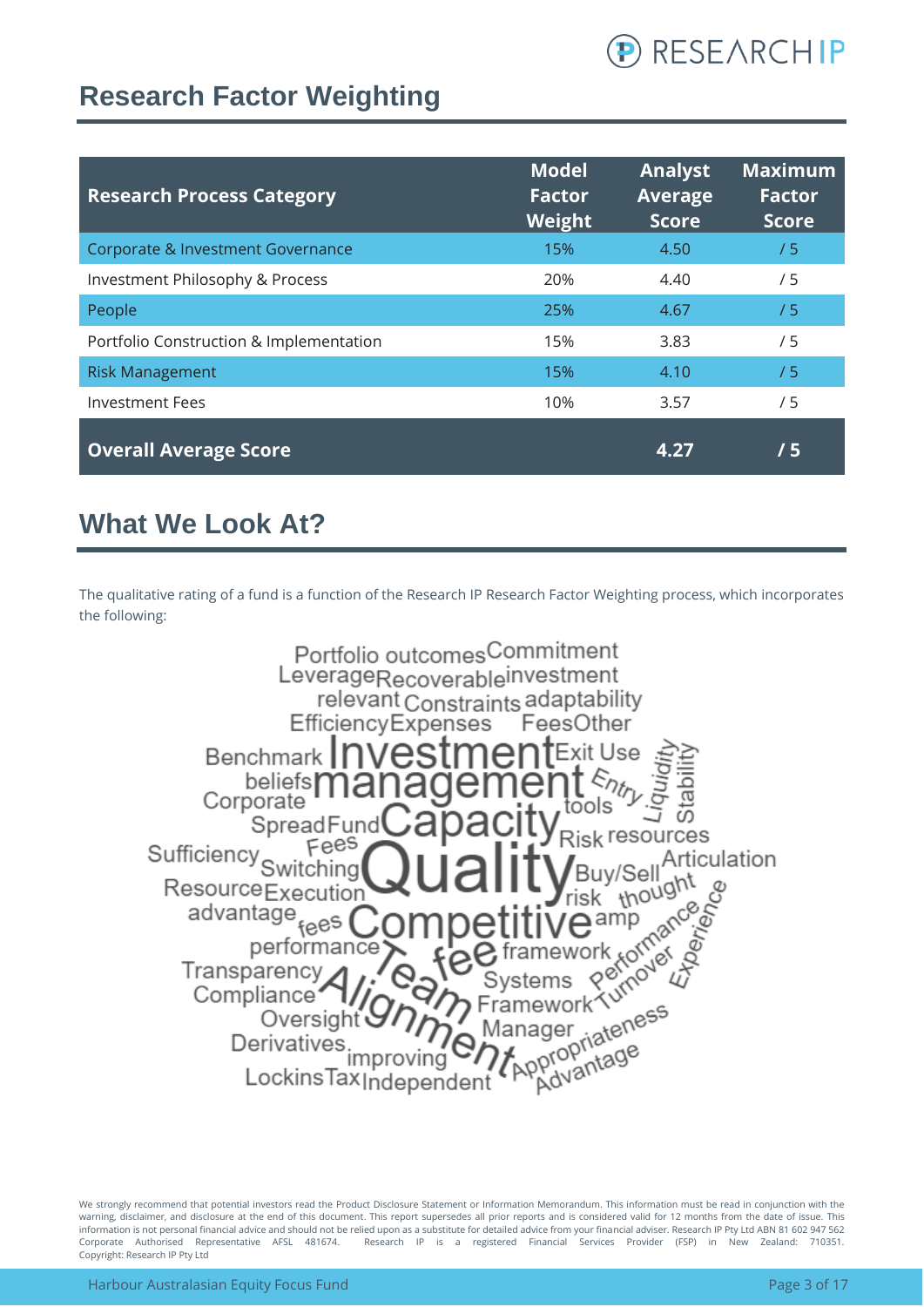

#### <span id="page-3-0"></span>**Meet the Manager**

Harbour Asset Management Limited (Harbour, the Manager) formed in December 2009 and commenced operations in January 2010. Harbour is principally owned by Jarden Ltd (Jarden), at 76.3% and the balance being owned by Harbour employees. Harbour states it is a well-resourced New Zealand based investment manager with extensive professional investment experience managing funds. Further information about the Manager can be found in its online profile.

Harbour has a group wide [investment philosophy,](https://www.harbourasset.co.nz/about-us/investment-philosophy/) based around consistency, processes and people. Harbour operates a [governance framework](https://www.harbourasset.co.nz/about-us/corporate-responsibility/) that is overseen by an experienced Board which includes three independent directors. Harbour provides full transparency and independence around the investing and management of clients' money.

Harbour is a signatory to the United Nations Principles of [Responsible Investment](https://www.harbourasset.co.nz/about-us/responsible-investing/) (UNPRI). They also believe that ESG (environmental, social and governance) considerations play a central role in Harbour's investment philosophy.

Harbour manages thirteen retail funds, including:

- Harbour Australasian Equity Fund
- Harbour Income Fund
- Harbour Australasian Equity Income Fund
- [Harbour Australasian Equity Focus Fund](https://www.harbourasset.co.nz/fund/aus-equity-focus-fund-retail/)
- Harbour NZ Index Shares Fund
- Harbour Sustainable NZ Shares Fund
- Harbour NZ Core Fixed Interest Fund
- Harbour Corporate Bond Fund
- Harbour T. Rowe Price Global Equity Growth Fund
- Harbour Real Estate Investment Fund
- Harbour Long Short Fund
- Harbour Active Growth Fund
- Harbour Enhanced Cash Fund

Access the full range of [investment options here.](https://platform.research-ip.com/?filter=power&fund_managers=71)



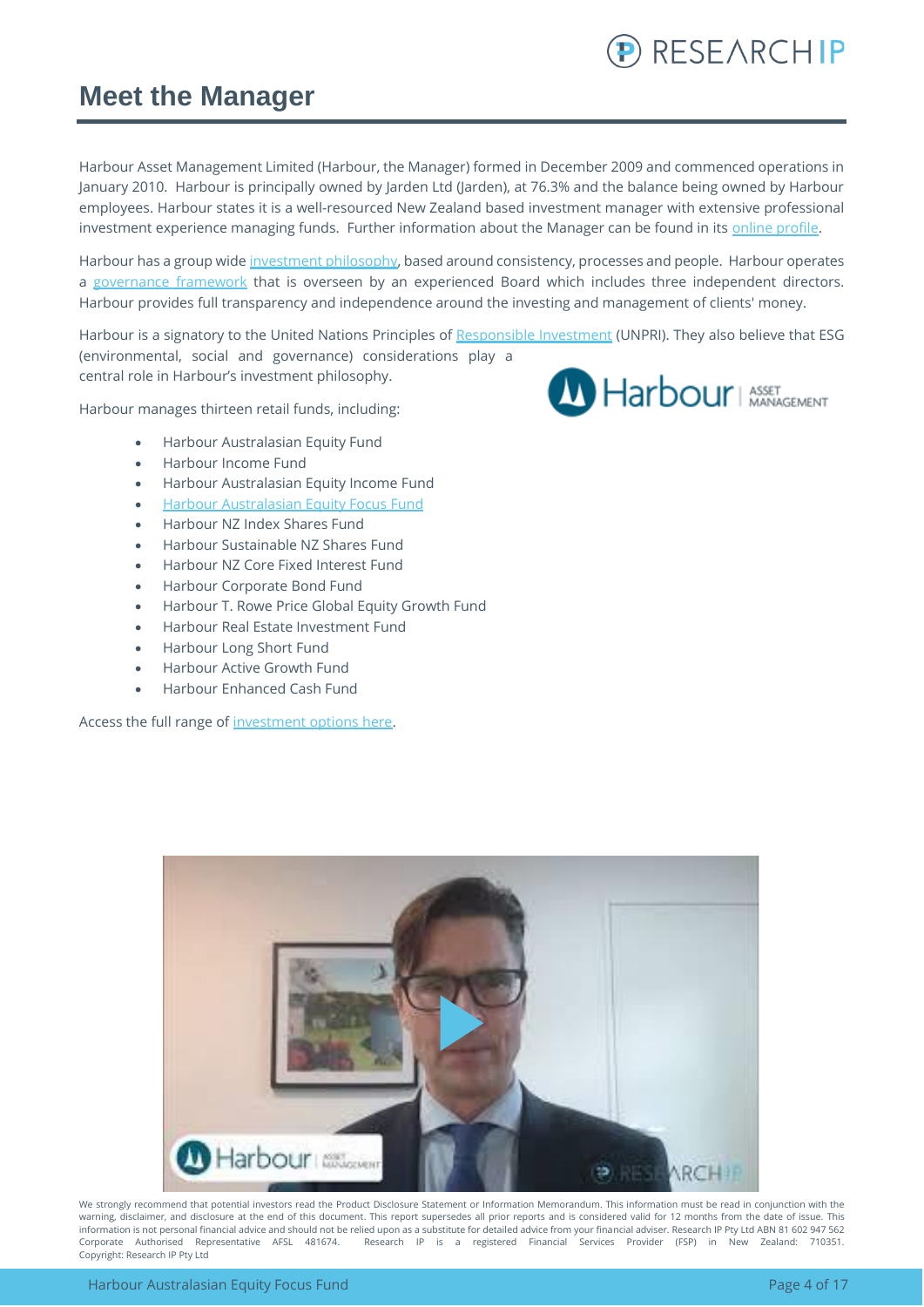### <span id="page-4-0"></span>**Key Takeouts**

**This is General Advice only and should be read in conjunction with the Disclaimers, Disclosures and Warnings at the end of this document.**

*Quantitative Tear Sheet -* <https://platform.research-ip.com/funds/68263161> *Platform is FREE to access via registration – performance data updated monthly. [Factsheet](https://www.harbourasset.co.nz/our-funds/aus-equity-focus-fund/) [Report](https://www.harbourasset.co.nz/our-funds/aus-equity-focus-fund/) [PDS](https://www.harbourasset.co.nz/our-funds/investor-documents/) [Articles / Views](https://www.harbourasset.co.nz/research-and-commentary/) For important Fund Facts view the [RIPPL Effect](https://research-ip.com/rippl-effect-reports/)*

#### <span id="page-4-1"></span>**The Fund**

| <b>Fund Details</b>                             | <b>Harbour Australasian Equity Focus Fund</b>                                                                                                                                                                                                                                                                                                                                                       |
|-------------------------------------------------|-----------------------------------------------------------------------------------------------------------------------------------------------------------------------------------------------------------------------------------------------------------------------------------------------------------------------------------------------------------------------------------------------------|
| <b>Investment Objectives</b>                    | To deliver medium to long term capital growth by investing in quality businesses with<br>strong growth prospects.<br>The Fund is benchmark-agnostic, that is driven by stock characteristics rather than the<br>benchmark weightings.                                                                                                                                                               |
| <b>Benchmark</b>                                | 50% S&P/NZX 50 / 50% S&P/ASX 200 Index (50% hedged into NZ dollars)                                                                                                                                                                                                                                                                                                                                 |
| <b>Alpha Objective</b>                          | Outperform over rolling three-year periods                                                                                                                                                                                                                                                                                                                                                          |
| <b>Management Fee</b>                           | 0.83% management fee (GST exclusive)                                                                                                                                                                                                                                                                                                                                                                |
| <b>Performance Fee</b>                          | Performance Fee - 10% p.a.<br>Hurdle - 1% p.a. over the Benchmark<br>Net/Gross - performance fee calculated on gross out performance<br>High Water Mark (HWM) - Yes - perpetual HWM<br>Frequency - calculated daily, paid annually<br>Maximum limit - Outperformance is capped at 10%, i.e. there will be no performance fee<br>chargeable for outperformance of more than 10% above the benchmark. |
| <b>Estimate of Total Fund</b><br><b>Charges</b> | 1.44% (ex GST) - 1 April 2021                                                                                                                                                                                                                                                                                                                                                                       |

The Harbour Australasian Equity Focus Fund ("the Fund") is an actively managed fund investing in New Zealand and Australian listed equities. It is a high conviction fund where the portfolio will consist of companies our analysts have researched and have a high belief will perform over the medium to longer-term. A higher rated company will have a higher weighting in the portfolio.

The investment style is an active research driven investment process which principally invests in a focused selection of companies highly rated by Harbour investment analysts and largely consistent with the overweight positions in Harbour's core Australasian Equity Fund. As a result, the Fund invests in equities which portfolio managers have high conviction in.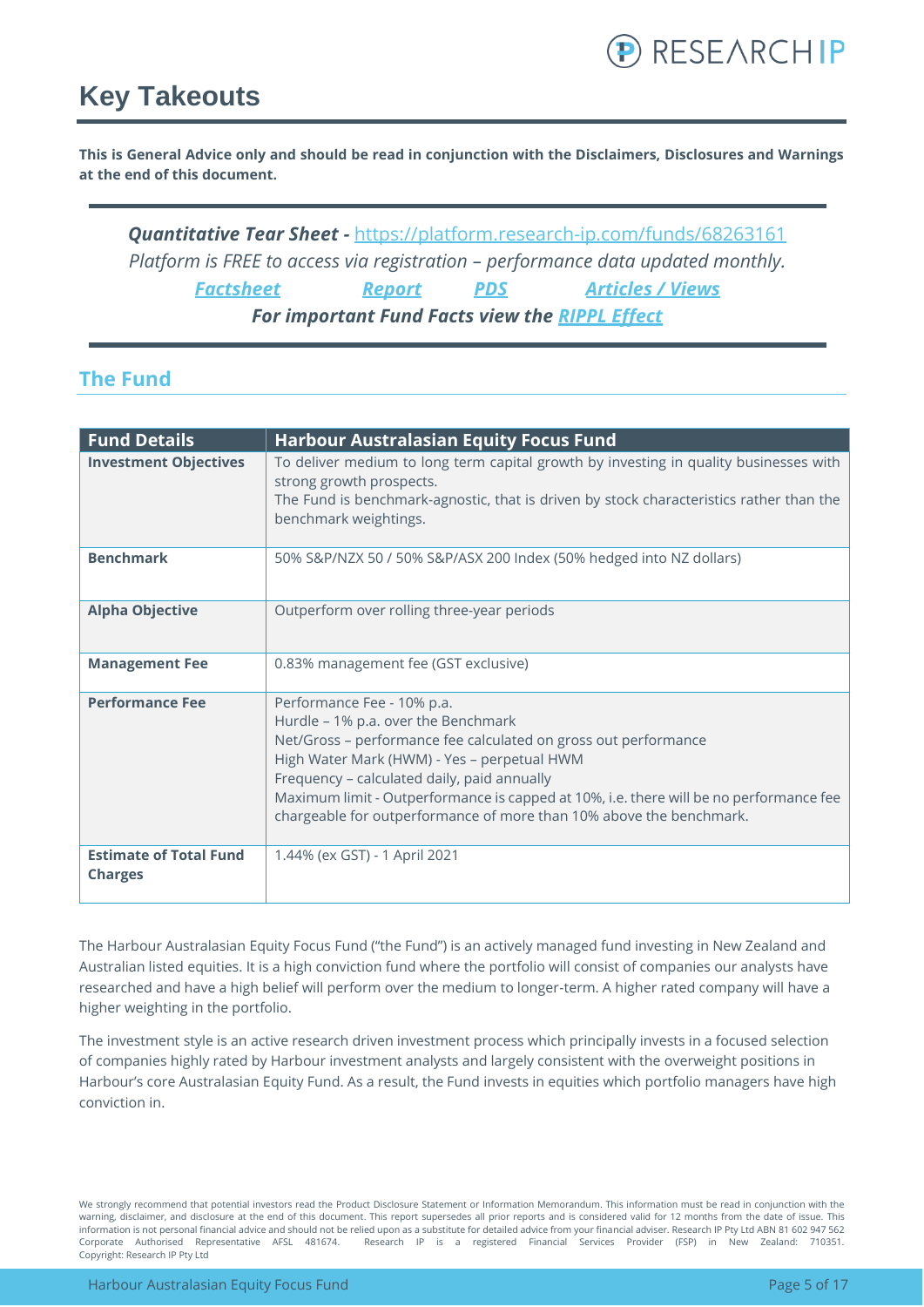

| <b>Factor</b>                  |     | Lower Limit   Upper Limit | Reference |
|--------------------------------|-----|---------------------------|-----------|
| Typical number of holdings     | 15  | 30                        |           |
| <b>Tracking Error</b>          |     |                           | n/a       |
| <b>Cash Allocation</b>         | 0%  | 35%                       |           |
| Single Stock Limit             | 0%  | 15%                       |           |
| <b>Sector Limits</b>           |     |                           | n/a       |
| Australasian Equities          | 65% | 100%                      |           |
| Unlisted Australasian Equities | 0%  | 4%                        |           |
| <b>Currency Hedging</b>        | 0%  | 100%                      |           |

The Fund is an actively managed, high conviction portfolio investing principally in listed Australasian equities. The focus is on delivering strong positive returns through the market cycle by investing in equity positions with no particular attention to an equity benchmark. The Fund is a research focused equity fund. It may have a higher risk profile than traditional core equity funds. The Fund can actively allocate investments between Australasian listed equities, fixed interest and cash. The Fund may also use derivatives to hedge currency and equity risk.

The benchmark asset allocation is Harbour's intended long-term allocation to each asset class in the Fund. This may also be referred to as a target investment mix in this document (and in any PDS or fund update). Actual asset allocations will vary from the benchmark asset allocations as market conditions change and if Harbour pursue tactical investment opportunities.

#### <span id="page-5-0"></span>**Using this Fund**

The Fund is a 'long only' high conviction Trans-Tasman equity product which will generally sit as a satellite holding within the growth component of a balanced portfolio.

The Fund has the flexibility to hold material positions ranging from 65% - 100% in Australasian equities, and up to 35% in cash. The Fund's asset allocation decisions can have a material impact on performance, as well as security selection.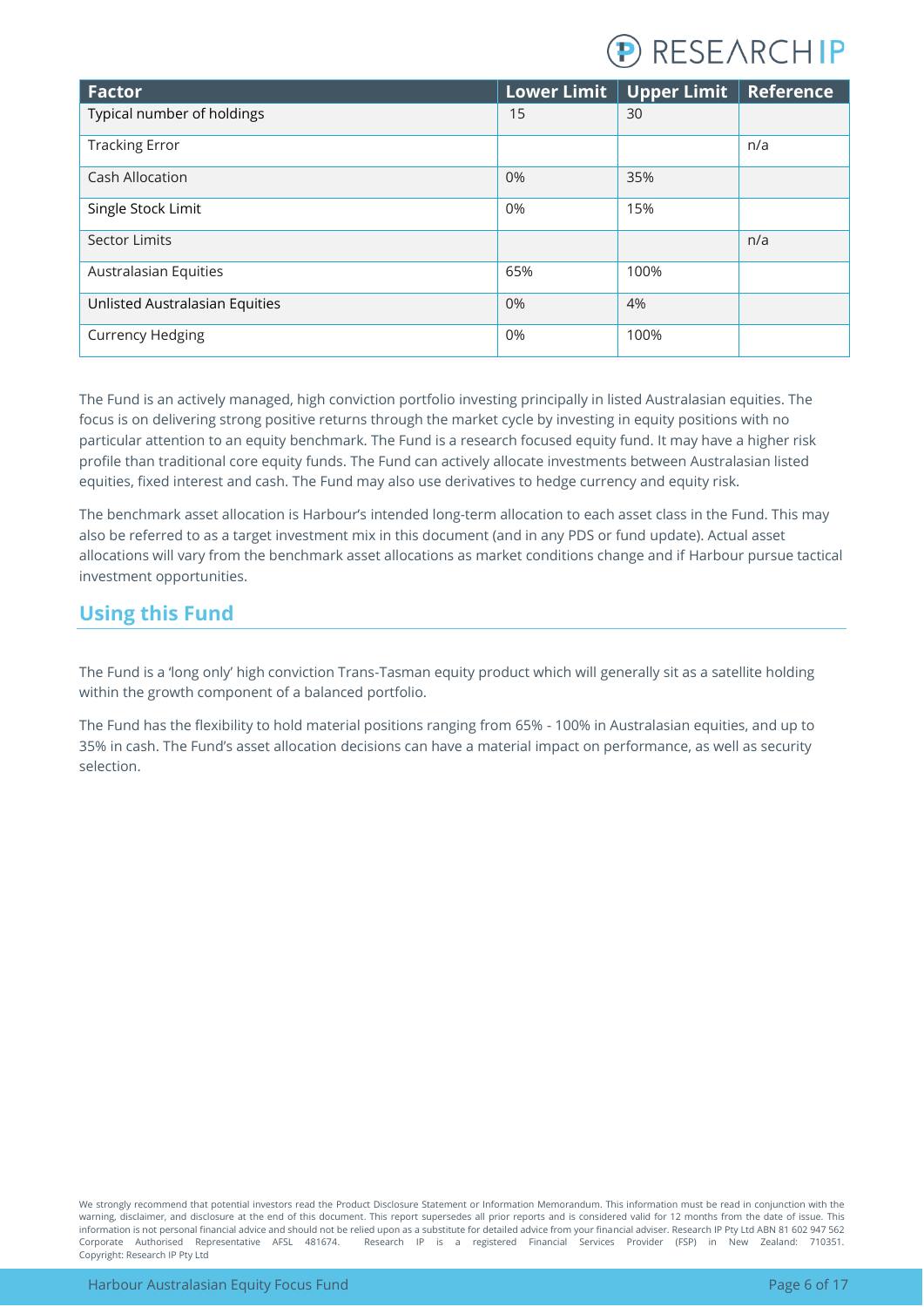

### <span id="page-6-0"></span>**What the Manager Says?**

| Insight                                                                                                        | <b>Manager view</b>                                                                                                                                                                                                                                                              | <b>Research IP opinion</b>                                                                                                                                                                                                                                                                                                       |
|----------------------------------------------------------------------------------------------------------------|----------------------------------------------------------------------------------------------------------------------------------------------------------------------------------------------------------------------------------------------------------------------------------|----------------------------------------------------------------------------------------------------------------------------------------------------------------------------------------------------------------------------------------------------------------------------------------------------------------------------------|
| Who is accountable for<br>managing the fund?                                                                   | Shane Solly is the Portfolio Manager for the<br>Harbour Australasian Equity Focus Fund.<br>The broader Harbour investment team has                                                                                                                                               | The Portfolio Manager Solly has a solid<br>28 years of industry experience,<br>although a shorter manager tenure at 7                                                                                                                                                                                                            |
| Is the investment teams<br>work history relevant to<br>the funds they manage?                                  | worked together since Harbour's inception<br>December 2009<br>and<br>earlier at<br>in.<br>AllianceBernstein NZ prior to the closure of<br>their NZ business.                                                                                                                     | years. Solly has held responsibility for<br>the Fund since commencing at Harbour<br>Asset Management.                                                                                                                                                                                                                            |
|                                                                                                                |                                                                                                                                                                                                                                                                                  | While Solly carries accountability for the<br>Fund, the full equity investment team<br>provides analyst support. Ultimately this<br>Fund leverages the best ideas of all<br>Harbour equity funds.                                                                                                                                |
|                                                                                                                |                                                                                                                                                                                                                                                                                  | The tenure of the investment team is<br>strong, with Andrew Bascand, Craig<br>Stent, Oyvinn Rimer, and Kevin Bennett<br>being<br>at<br>the<br>Manager<br>since<br>commencement.                                                                                                                                                  |
|                                                                                                                |                                                                                                                                                                                                                                                                                  | Since<br>commencing<br>investment<br>operations in 2010, the Manager has<br>added resources, building out the team<br>as required. The continual team<br>development has seen new analyst<br>additions on a consistent basis.                                                                                                    |
|                                                                                                                |                                                                                                                                                                                                                                                                                  | Research IP notes that the Manager has<br>one of the larger equity investment<br>teams, and pleasingly continues to invest<br>the<br>investment teams,<br>and<br>in.<br>importantly the business. Research IP<br>commends the Manager for looking<br>beyond today, and investing for the<br>future, including that of investors. |
| Has the CIO/ PM<br>personally invested in<br>the Fund? Are they<br>paying the same fees as<br>other investors? | The Portfolio Manager and a number of the<br>analysts have a meaningful portion of their<br>personal assets invested alongside clients<br>on a full fee-paying basis. Each year a<br>of<br>the<br>investment<br>staff's<br>portion<br>discretionary pay is invested into Harbour | Research IP believes that the interests of<br>investment personnel are better aligned<br>to those of the investors, when<br>investment personnel are significantly<br>invested, and at the same fees.                                                                                                                            |
|                                                                                                                | Funds with a three-year vesting period.                                                                                                                                                                                                                                          | Research IP believes the vesting of<br>discretionary remuneration of Harbour<br>staff is a strong enhancement to the<br>alignment with investors. Naturally<br>Harbour staff want to maximise their<br>outcomes, without excessive risk.                                                                                         |
|                                                                                                                |                                                                                                                                                                                                                                                                                  | Harbour also has the confidence to use<br>this fund as an equities allocation in its<br>diversified strategies.                                                                                                                                                                                                                  |
| Why would you allocate<br>to this fund?                                                                        | The Harbour Equity Focus Fund has the<br>objective of generating medium to long<br>term capital growth through the market                                                                                                                                                        | The Manager outlines its case as to why<br>Harbour should be considered by an<br>investor. The Manager also provides a                                                                                                                                                                                                           |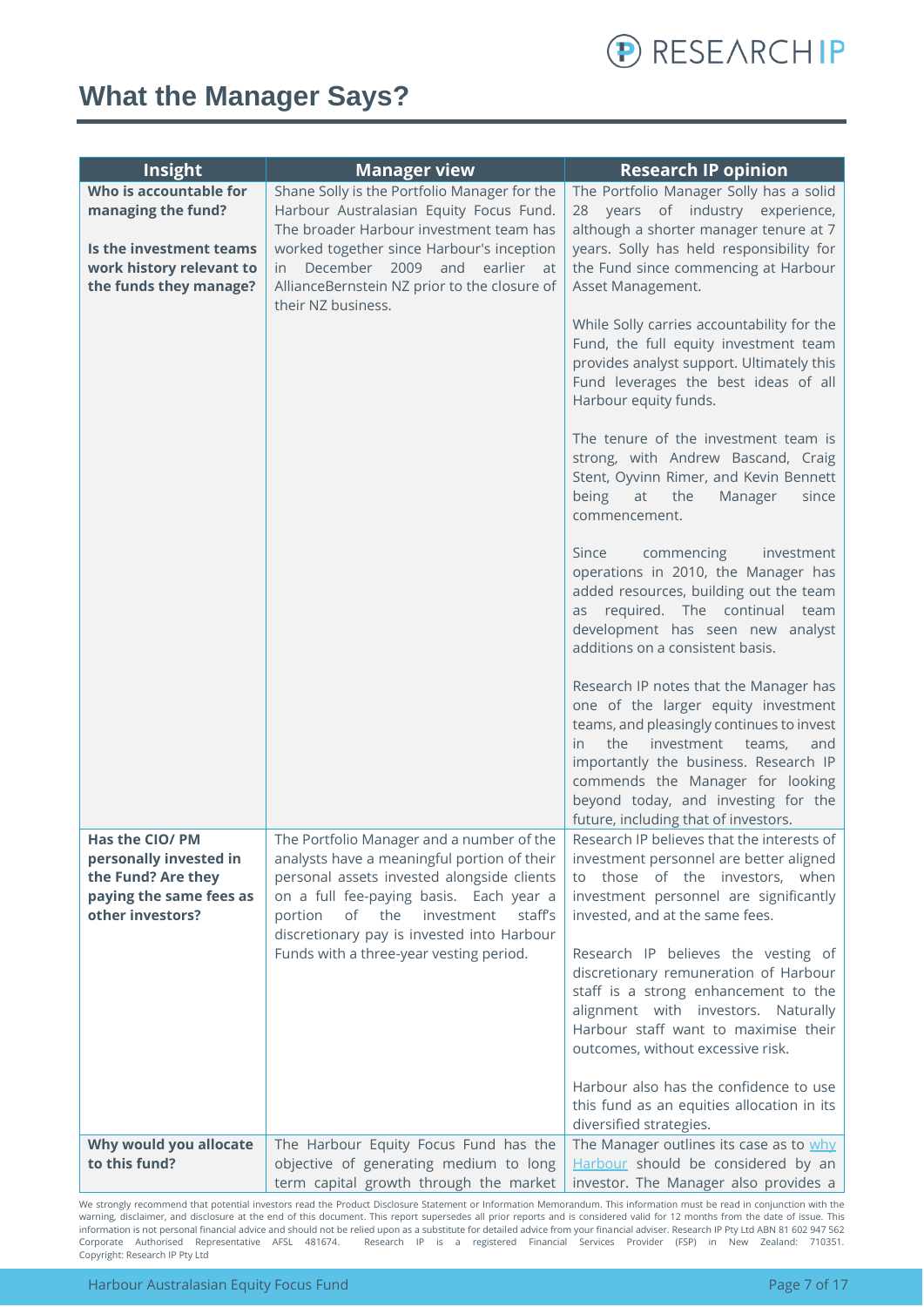

|                                                                             | cycle for investors, by investing in quality<br>businesses with strong growth prospects<br>with no particular attention to an equity<br>benchmark. While the Fund is constructed<br>on a benchmark agnostic basis (driven by<br>stock characteristics, not the weightings in<br>benchmark stock market indices) the<br>Harbour Equity Focus Fund has an objective<br>to out-perform a 50/50 S&P NZX50/S&P<br>ASX200 reference benchmark over a rolling<br>3 year period. Academic research shows<br>that, after careful research, investing in the<br>quality growth companies the Harbour<br>Equity Focus Fund invest in, is one of the<br>best ways to grow wealth over time. The<br>Harbour Equity Focus Fund also provides a<br>useful investment option for those<br>investors that want to invest in local shares,<br>but want their investment determined by<br>underlying stock investment characteristics<br>rather than mechanistic benchmark stock<br>index construction which reflects the<br>biggest, but not always the best companies. | series of links that outline their set of<br>core values. Harbour believes these<br>factors differentiate them from peers,<br>across their product suite. Research IP<br>believes that in conjunction with a<br>disciplined approach to investing, the<br>Manager, presents a clear rationale as to<br>why a potential investor should consider<br>investing in this Fund.<br>The Fund is a relatively concentrated<br>portfolio comprising 15-30 (widened<br>from 15-25) companies<br>and<br>is is<br>unconstrained by a series of broad<br>ranges across security size, sector and<br>cash positions. The wider number of<br>securities in the Fund has the potential<br>to further diversify the Fund's holdings<br>whilst remaining relatively concentrated.<br>Research IP believes the Fund is best<br>used as a 'satellite' strategy as the Fund<br>may not provide a broad diversified<br>exposure to the Australasian share<br>market.<br>The Fund is subject to equity market risk<br>and movements (both positive and<br>negative) in the share prices of the<br>underlying securities in the portfolio.<br>Accordingly, investors should therefore<br>be aware that the Fund may experience<br>periods of negative returns and that<br>there is a risk of potential capital loss<br>being incurred on their investment. The<br>Fund is suited to higher risk profile<br>investors with a minimum investment |
|-----------------------------------------------------------------------------|-------------------------------------------------------------------------------------------------------------------------------------------------------------------------------------------------------------------------------------------------------------------------------------------------------------------------------------------------------------------------------------------------------------------------------------------------------------------------------------------------------------------------------------------------------------------------------------------------------------------------------------------------------------------------------------------------------------------------------------------------------------------------------------------------------------------------------------------------------------------------------------------------------------------------------------------------------------------------------------------------------------------------------------------------------|-------------------------------------------------------------------------------------------------------------------------------------------------------------------------------------------------------------------------------------------------------------------------------------------------------------------------------------------------------------------------------------------------------------------------------------------------------------------------------------------------------------------------------------------------------------------------------------------------------------------------------------------------------------------------------------------------------------------------------------------------------------------------------------------------------------------------------------------------------------------------------------------------------------------------------------------------------------------------------------------------------------------------------------------------------------------------------------------------------------------------------------------------------------------------------------------------------------------------------------------------------------------------------------------------------------------------------------------------------------------------------------------------------------------------|
| What are key factors in<br>the buying and selling<br>decisions of the Fund? | The portfolio invests in stocks Harbour's<br>analysts have researched and have a high<br>belief will perform over the medium to<br>longer-term. A higher rated company will<br>have a higher weighting in the portfolio. The<br>key factors are the analyst's ratings and<br>views on a particular stock alongside the<br>quantitative<br>filter<br>which<br>provides<br>information signals on the investment<br>Harbour selects stocks for<br>positions.<br>inclusion in Harbour Equity Focus Fund<br>using its well established and proven<br>investment process.<br>The process begins with the quantitative<br>filtering of factors that have historically                                                                                                                                                                                                                                                                                                                                                                                       | time frame of five years.<br>Research IP observes the Manager's<br>process is one of the more methodical,<br>well<br>structured,<br>and<br>consistently<br>implemented. The Manager's process is<br>underpinned by fundamental, bottom-<br>up research. The Manager compliments<br>this by its strong internal research, with<br>some external research inputs. External<br>include<br>sell-side<br>sources<br>brokers,<br>independent research houses, as well as<br>other data sources, although the<br>Manager relies heavily on in-house<br>investment models.<br>The Manager's process blends academic<br>research and practical insights, to                                                                                                                                                                                                                                                                                                                                                                                                                                                                                                                                                                                                                                                                                                                                                                      |
|                                                                             | been associated with growth driven<br>performance. Data for a wide range of New<br>Zealand and Australian companies are<br>ranked considering:<br>• key company specific growth factors,                                                                                                                                                                                                                                                                                                                                                                                                                                                                                                                                                                                                                                                                                                                                                                                                                                                              | develop what the Manager considers as<br>its edge as a focused growth manager.<br>Deep fundamental company research<br>underpins each security in the portfolio.                                                                                                                                                                                                                                                                                                                                                                                                                                                                                                                                                                                                                                                                                                                                                                                                                                                                                                                                                                                                                                                                                                                                                                                                                                                        |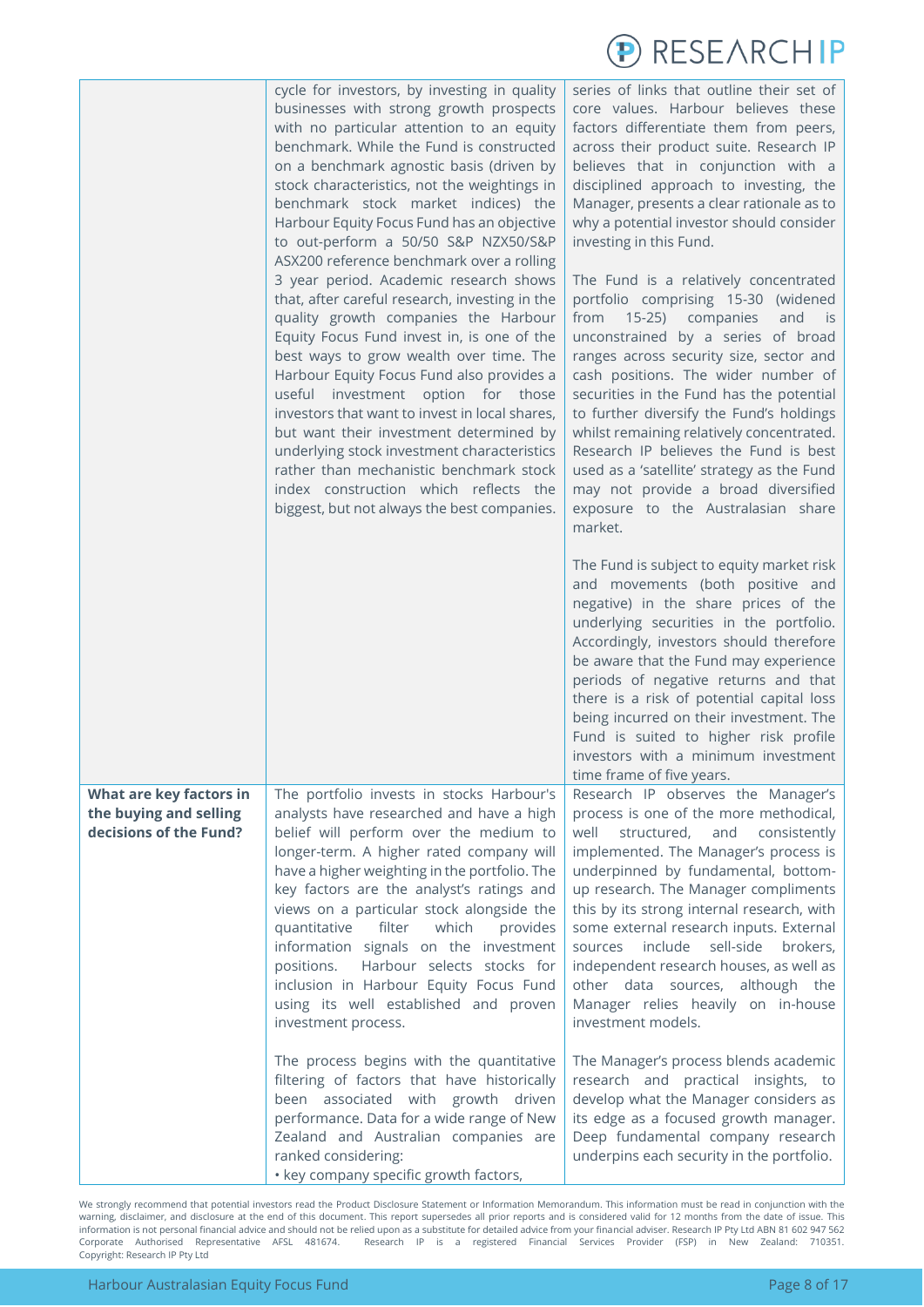

• underlying company financial quality, and • company Environmental, Social and Governance (ESG) practices.

Based on regular, rigorous company and industry meetings Harbour's analyst team rate each company. The combination of the quantitative filter and analyst rating results in a ranking of all stocks. From this process the Harbour Equity Focus Fund only invests in the Harbour investment teams 15-30 best research ideas.

If a stock becomes a best research idea it is introduced. If a stock is no longer a best research idea it is removed from the portfolio. Stocks that are no longer expected to meet or exceed growth forecasts within a reasonable period of time will be exited from the portfolio. Stocks will also be replaced by other stocks which represent more compelling best research ideas based growth investments.

Short term fluctuations in stock prices may not impact the Manager's central long-term thesis on a company, and therefore may not result in any portfolio activity. Alternatively, the market can provide a catalyst to buy additional shares or take some profits and sell some shares. As this is a concentrated portfolio of 15-30 companies short term market volatility is likely to lead to potentially large variance in performance compared to the Fund's hybridised benchmark.

Research IP notes that in spite of being a growth fund manager, the portfolio positions are typically longer-term holdings at 3 years or more. The concentrated nature of the portfolio is not likely to provide an opportunity for the Manager to hide, should a company perform differently than expected.

The Manager's fundamental bottom-up process starts with a focused approach to quantitative filtering. This distils down to the three key factors that are company specific, rather than macro focused. It is the start of the company ranking process.

The Manager is not a quantitative manager, as the analyst team undertakes significant and detailed qualitative reviews of all companies, which enables the Manager to understand the company and its growth prospects, prior to investing in them. The qualitative input results in analysts scoring a series of factors, leading to a qualitative ranking.

Both quantitative and qualitative scores become a key component of the monitoring process. A deterioration of the company score will assist in the sell decision process. Deterioration of key company scores will trigger a review, which can lead to reducing the position size or exiting the company.

Given the Fund's relatively concentrated portfolio, analysts are required to hone down their coverage to the 2-3 best ideas, which will be considered for the Fund. Solly takes some guidance around portfolio construction from the Australasian Equity Fund. Research IP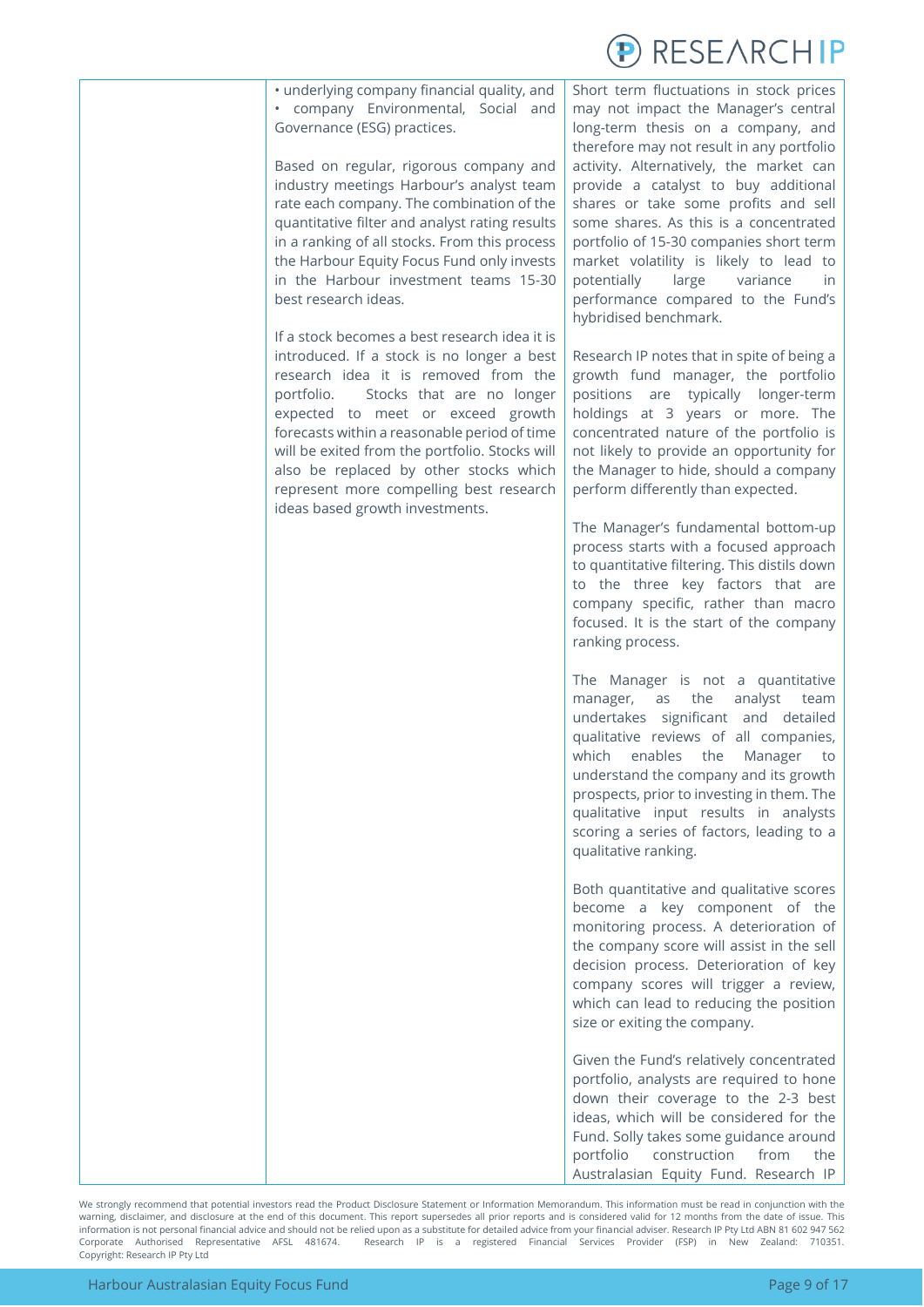# RESEARCHIP

notes this Fund can take a different view to its more diversified sibling, though this does not mean Solly can invest in a new stock that is rated Sell, or isn't held in the more diversified Harbour equity offerings. If a stock rating is changed to Sell then the Manager must sell down the stock appropriately. The Manager can also hold cash if no opportunities can be identified, that is there is no padding out the number of companies in the portfolio.

The Manager must critically evaluate each position regularly and exit companies that have, or are unlikely to meet expected growth expectations, or another company is expected to provide a better opportunity.

Research IP believes fund positions will likely be present in the portfolio over the mid to long term, that is 3-5 years. Further to this, Research IP notes that the position size of existing portfolio holdings is likely to vary as the Manager adds to companies they have growing conviction in, trim profits, or reduce exposure to without exiting.

Selling of stocks in the portfolio is a direct result of Harbour's proprietary scoring and stock ranking system. As a company falls from green, to amber to red sections of the stock scores, the size of the position is reduced until it hits the lowest scoring or red section of the stock list. This is not a mandatory signal to sell, but portfolio holdings in the red section are typically turnaround stories where the Manager believes the company and its current pricing will improve, and the manager has sufficient conviction to invest early.

Cash is a result of reduced opportunity offered by companies, rather than a conscious asset allocation decision. Hedging reflects the Manager's views around country, sector, and company specific factors. Changes in hedging are likely to be significant, that is 5-10% steps or greater, rather than small incremental changes. Currency is managed at the portfolio level rather than at an individual stock level.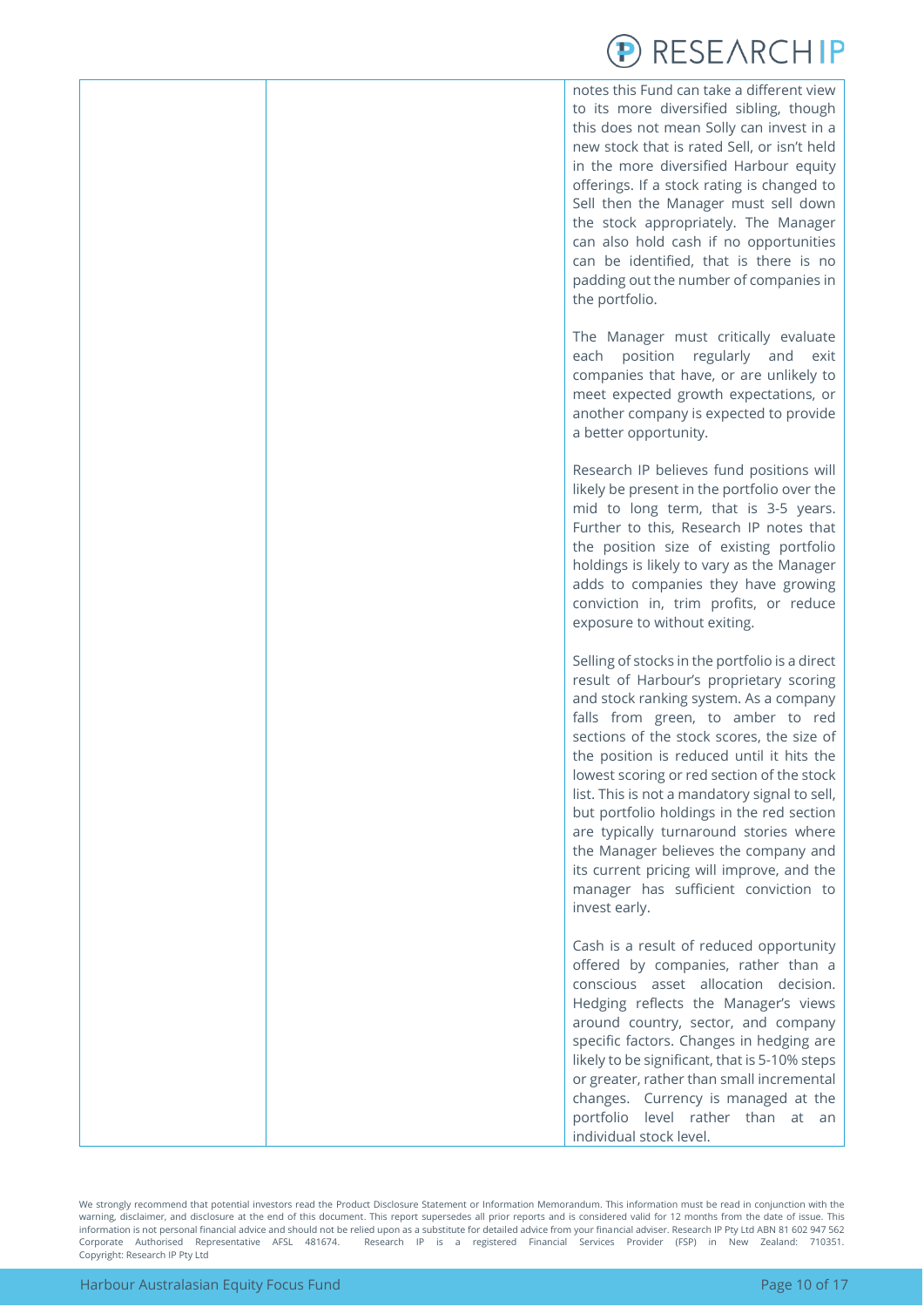

| What are the key<br>drivers of the Fund's<br>performance? | The fund is a high conviction, best research<br>ideas portfolio which is generally fully<br>invested in 15-30 higher growth New<br>Zealand and Australian stocks (listed on the<br>New Zealand or Australian Exchanges). The<br>fund invests in stocks that grow faster<br>and/or for longer than the market expects.<br>The fund is biased to stocks that benefit<br>from cyclical and secular growth trends<br>such as rapid technology change, medical<br>advancement,<br>demographic<br>change,<br>urbanisation and the rise of sustainability.<br>The fund focuses on stocks with proven and<br>potential sustainable compound growth<br>characteristics.<br>Inclusion of a stock and the proportion of<br>the portfolio an individual stock represents<br>in the portfolio is a function of Harbour's<br>active research-driven investment process<br>(including quantitative filtering and deep<br>fundamental company analysis)<br>and<br>Harbour investment analyst conviction. The<br>Fund's skew to growth stocks generates<br>strong returns over the medium term. But<br>there may be periods of time when growth<br>stocks fall out of favour with the broader<br>investment market, increasing Fund return<br>risk. The Fund will actively take advantage<br>of near-term mispricing of portfolio<br>investments. The Fund will also hold cash<br>and utilise currency management to | The Fund's performance reporting is<br>available via the Research IP Ouantitative<br>Tear Sheet, on the Manager's website<br>and the <b>Disclose</b> website. Highlighting<br>the Funds' performance over time and<br>the volatility of that performance.<br>This is a concentrated strategy and as<br>such performance will be volatile over<br>shorter periods. Over the longer term<br>performance has been consistently<br>ahead of the peer group.<br>Research IP<br>believes<br>the<br>Funds'<br>performance reflects Solly's security<br>selection, and the Managers' growth<br>style bias, while leveraging the input of<br>the investment team and through the<br>internal Investment Committee.                                                                                                                                                                                                                                                                 |
|-----------------------------------------------------------|-----------------------------------------------------------------------------------------------------------------------------------------------------------------------------------------------------------------------------------------------------------------------------------------------------------------------------------------------------------------------------------------------------------------------------------------------------------------------------------------------------------------------------------------------------------------------------------------------------------------------------------------------------------------------------------------------------------------------------------------------------------------------------------------------------------------------------------------------------------------------------------------------------------------------------------------------------------------------------------------------------------------------------------------------------------------------------------------------------------------------------------------------------------------------------------------------------------------------------------------------------------------------------------------------------------------------------------------------------------------------------------------------------|---------------------------------------------------------------------------------------------------------------------------------------------------------------------------------------------------------------------------------------------------------------------------------------------------------------------------------------------------------------------------------------------------------------------------------------------------------------------------------------------------------------------------------------------------------------------------------------------------------------------------------------------------------------------------------------------------------------------------------------------------------------------------------------------------------------------------------------------------------------------------------------------------------------------------------------------------------------------------|
| What are the risks of<br>investing in this Fund?          | generate returns.<br>Market risk<br>$\bullet$<br>Stock selection concentration risk<br>As a best research ideas portfolio<br>that has concentrated investments<br>in a targeted portfolio of NZ and<br>Australia stocks overall Fund<br>returns may vary relative to<br>benchmark indices.<br>The Fund is constructed on a<br>benchmark<br>unaware<br>basis<br>meaning returns may vary from<br>meaning returns will differ from<br>benchmark returns.<br>The Fund has a bias to growth<br>stocks. While academic research<br>shows growth stocks outperform<br>over time, there may be short term<br>periods of time when growth<br>stocks<br>underperform<br>against<br>benchmarks.<br>No leverage<br>Foreign exchange forward hedges                                                                                                                                                                                                                                                                                                                                                                                                                                                                                                                                                                                                                                                             | The Manager is aware of the broad range<br>of risks, as identified in the <b>Product</b><br>Disclosure Statement (PDS), and is<br>mindful of them when constructing and<br>managing the portfolio.<br>relatively<br>concentrated<br>Given<br>the<br>number of stocks in the portfolio, and<br>potential for a single position to be a<br>significant proportion of the Fund, stock<br>specific risk is higher than other Harbour<br>equity funds. The Fund is likely to take<br>significant sector bets relative to the<br>underlying indices.<br>The Portfolio Manager has absolute<br>discretion to invest across what are<br>relatively wide allocation limits. Research<br>IP believes concentrated funds should<br>reflect conviction and that implies<br>significant discretion being afforded to<br>the Portfolio Manager. The Fund has<br>individual equity exposure limits based<br>on the market capitalisation of a<br>company to manage risk, as specified in |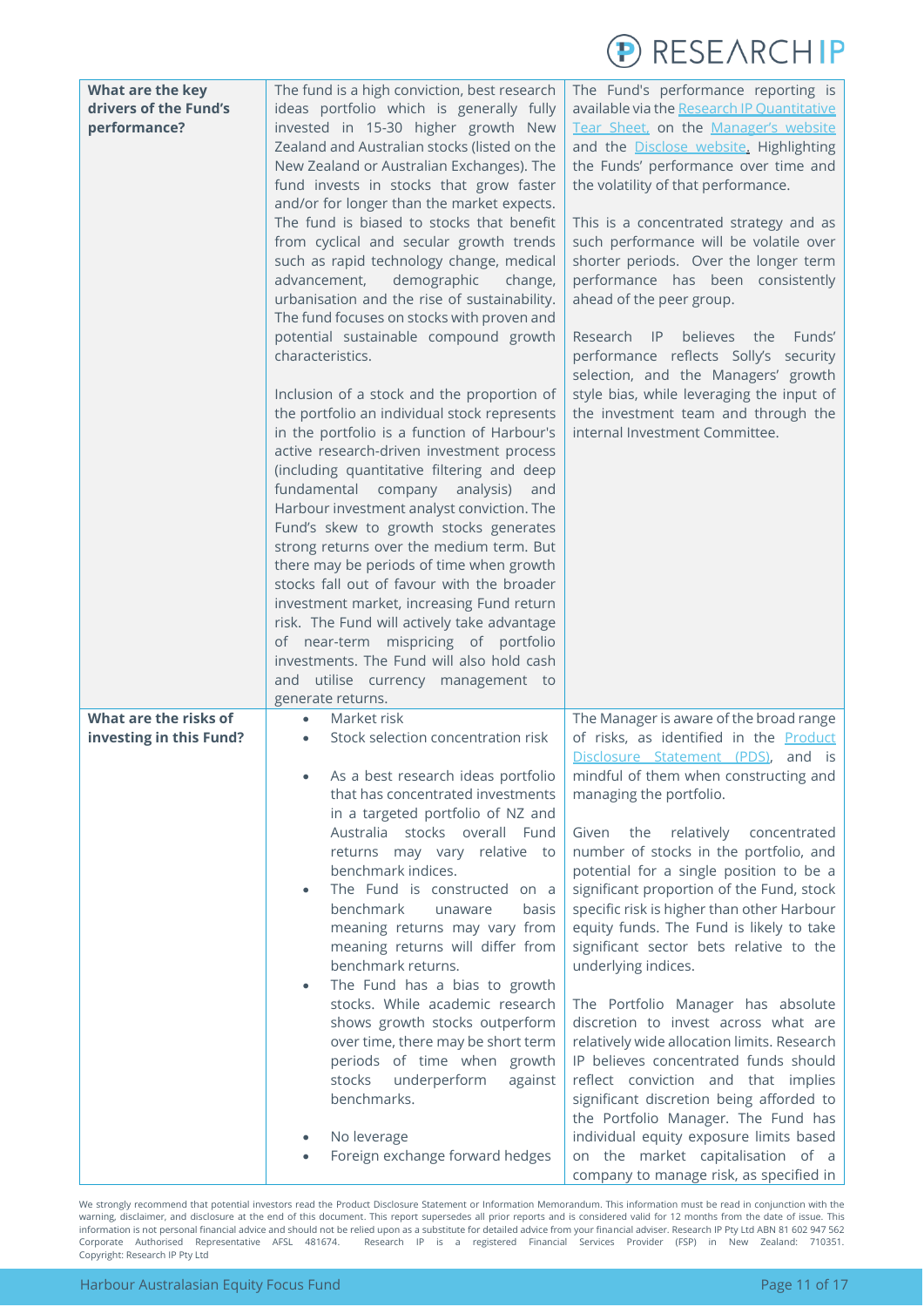|                                                  |                                                                                                                                                                                                                                                                                                                                                                                                                                                                                                                                                                                                                                                                                                                                                                                                                                            | L/ INLJL/ \IN\IIII                                                                                                                                                                                                                                                                                                                                                                                                                                                                                                                                                                                                                                                                                                                                                                    |
|--------------------------------------------------|--------------------------------------------------------------------------------------------------------------------------------------------------------------------------------------------------------------------------------------------------------------------------------------------------------------------------------------------------------------------------------------------------------------------------------------------------------------------------------------------------------------------------------------------------------------------------------------------------------------------------------------------------------------------------------------------------------------------------------------------------------------------------------------------------------------------------------------------|---------------------------------------------------------------------------------------------------------------------------------------------------------------------------------------------------------------------------------------------------------------------------------------------------------------------------------------------------------------------------------------------------------------------------------------------------------------------------------------------------------------------------------------------------------------------------------------------------------------------------------------------------------------------------------------------------------------------------------------------------------------------------------------|
|                                                  |                                                                                                                                                                                                                                                                                                                                                                                                                                                                                                                                                                                                                                                                                                                                                                                                                                            | the SIPO. This is despite the benchmark<br>unaware construction of the portfolio.<br>The methodical approach to<br>risk<br>management is reflective<br>of<br>the<br>Manager's complete process to investing<br>client money. The Portfolio Manager<br>leverages the analyst team to identify<br>conviction in companies that might be<br>suitable for the portfolio.                                                                                                                                                                                                                                                                                                                                                                                                                  |
|                                                  |                                                                                                                                                                                                                                                                                                                                                                                                                                                                                                                                                                                                                                                                                                                                                                                                                                            | The Fund's flexibility is expected to result<br>in the return of the Fund differing<br>significantly from that of the Manager's<br>benchmark.<br>chosen<br>Accordingly,<br>investors seeking a benchmark-like<br>return may not be suited to the Fund.                                                                                                                                                                                                                                                                                                                                                                                                                                                                                                                                |
|                                                  |                                                                                                                                                                                                                                                                                                                                                                                                                                                                                                                                                                                                                                                                                                                                                                                                                                            | Research IP notes the Fund's volatility is<br>higher than the sector peer average.<br>Which is in part expected due to the<br>Fund's concentrated portfolio.                                                                                                                                                                                                                                                                                                                                                                                                                                                                                                                                                                                                                          |
| On what basis are the<br>fees charged justified? | Harbour's fees are transparent. There are<br>no buy/sell spreads or entry/exit fees. The<br>Equity Focus Fund has a total fee (excluding<br>GST) of 1.19% p.a. including investment<br>management, Supervisor, legal and audit<br>fees as well as the costs of unit pricing,<br>investment accounting and custody.<br>As stated in the PDS, Harbour may be<br>entitled to a performance fee within the<br>Equity Focus Fund, which would be paid<br>annually, following 31 December, subject to<br>outperforming the Fund's benchmark (50%<br>S&P NZX 50 Net Index and 50% S&P/ASX<br>200 Index, hedged 50% to NZD) plus 1.00%<br>and exceeding the funds perpetual high<br>water mark. Outperformance is capped at<br>10% i.e. there will be no performance fee<br>chargeable for outperformance of more<br>than 10% above the benchmark. | The Funds' basic fee is in line with the<br>sector peer average. The Fund is one of<br>three Harbour funds to charge a<br>performance fee, and one of the 10<br>funds in the Australasian equity sector to<br>charge a performance fee. Detailed<br>explanation relating to the performance<br>fee can be found in the Other Material<br>Information Documents. This is available<br>on the Manager's website, and the<br>Disclose website.<br>Research IP believes that performance<br>fees should only be charged when the<br>base management fee is significantly<br>below the sector peer average fee.<br>Therefore, the total cost of this fund<br>would be at the upper end of the peer<br>group.<br>Research IP notes the Fund has a capped<br>performance fees, at 10% of the |
|                                                  |                                                                                                                                                                                                                                                                                                                                                                                                                                                                                                                                                                                                                                                                                                                                                                                                                                            | outperformance and an appropriate<br>high water mark is used.<br>Research IP highlights there should be a<br>direct alignment between the manager's<br>remuneration and the performance of<br>the Fund relative to its benchmark. This<br>is the case for this Fund.                                                                                                                                                                                                                                                                                                                                                                                                                                                                                                                  |
|                                                  |                                                                                                                                                                                                                                                                                                                                                                                                                                                                                                                                                                                                                                                                                                                                                                                                                                            | Although no buy/sell spread is typically<br>charged on this Fund, Harbour says that<br>"in some market conditions, Harbour<br>may apply a buy-sell spread to<br>investments, withdrawals or switches in<br>some Funds". Harbour believes they can                                                                                                                                                                                                                                                                                                                                                                                                                                                                                                                                     |

 $D$  RESEARCHIP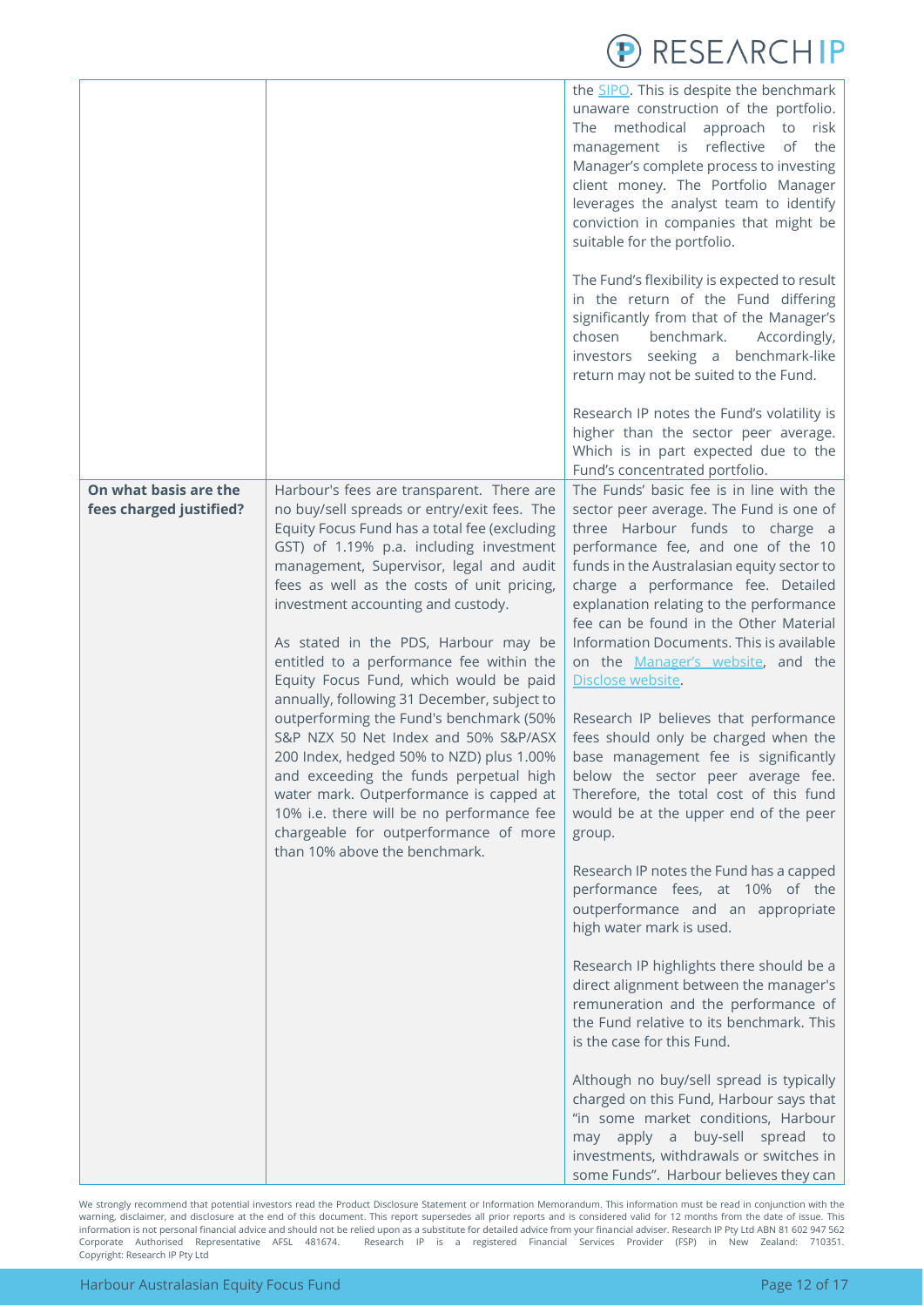

| <b>Describe the quality of</b><br>the organisational and<br>investment governance<br>processes?             | At the organisational level, Harbour's Board<br>is led by an independent chair. Two other<br>independents ensure client's best interests<br>are put first, including a former experienced<br>Portfolio Manager who chairs the Audit &<br>Risk Committee.<br>rigorous daily compliance<br>We<br>have<br>procedures that ensure the portfolio is<br>invested in adherence with its guidelines.<br>We engage PWC to test the firm's<br>operational and compliance processes. This<br>assesses tasks such as the handling of client<br>funds, investment management processes, | typically cross trades and therefore<br>minimise transaction costs. Research IP<br>notes that that this may not always be<br>the case and existing unit holders may<br>incur the cost of transactions resulting<br>from investors entering or exiting the<br>funds.<br>The Manager has a strong governance<br>which<br>structure<br>with<br>the<br>starts<br>composition of the Board and leadership<br>of key Board Committees. In addition to<br>outsourcing some functions, there are<br>sufficient internal operational personnel,<br>which continues to grow. This ensures<br>the investment team can concentrate on<br>the<br>managing<br>portfolios,<br>with<br>appropriate oversight.<br>The use of external directors for the<br>Harbour Board is considered to be in line<br>with industry best practice. The use of<br>external non-executive directors is |
|-------------------------------------------------------------------------------------------------------------|----------------------------------------------------------------------------------------------------------------------------------------------------------------------------------------------------------------------------------------------------------------------------------------------------------------------------------------------------------------------------------------------------------------------------------------------------------------------------------------------------------------------------------------------------------------------------|-----------------------------------------------------------------------------------------------------------------------------------------------------------------------------------------------------------------------------------------------------------------------------------------------------------------------------------------------------------------------------------------------------------------------------------------------------------------------------------------------------------------------------------------------------------------------------------------------------------------------------------------------------------------------------------------------------------------------------------------------------------------------------------------------------------------------------------------------------------------------|
|                                                                                                             | trade execution, segregation of duties etc.<br>This is an external and independent<br>assessment of our processes.<br>committee<br>Lastly,<br>internal<br>risk<br>an<br>periodically<br>Portfolio<br>scrutinises<br>the<br>Manager's<br>decision making<br>and<br>risk<br>allocation.                                                                                                                                                                                                                                                                                      | strong, this excludes those representing<br>the major shareholder, Jarden. Research<br>IP notes the use of independent<br>members extends to Board delegated<br>committees.<br>investment<br>and<br>committees.<br>Research IP considers the Head of<br>Compliance reporting directly to the<br>Board and Audit Committee as being in                                                                                                                                                                                                                                                                                                                                                                                                                                                                                                                                 |
|                                                                                                             |                                                                                                                                                                                                                                                                                                                                                                                                                                                                                                                                                                            | line with global best practice, which is<br>not always the case in New Zealand.<br>Harbour has a formal investment<br>committee, which meets on a monthly<br>IP<br>believes<br>basis.<br>Research<br>the<br>committee<br>structured<br>investment<br>formalises a process and provides<br>oversight to the investment decisions.<br>Improvements were made to this formal<br>process through the first half of 2021.<br>This will result in the investment team<br>having a clearer and more cohesive view<br>on the underlying assets across all<br>strategies.<br>The Manager uses Bloomberg AIMS for                                                                                                                                                                                                                                                               |
|                                                                                                             |                                                                                                                                                                                                                                                                                                                                                                                                                                                                                                                                                                            | pre and post trade compliance. This is<br>used across all funds.                                                                                                                                                                                                                                                                                                                                                                                                                                                                                                                                                                                                                                                                                                                                                                                                      |
| <b>Describe the Manager's</b><br><b>ESG, Corporate</b><br><b>Sustainability policies</b><br>and engagement. | Harbour integrates ESG analysis into its<br>security selections processes. We conduct<br>an annual corporate behaviour survey with<br>potential equity investments. The results of<br>this survey directly impact the weight a<br>company is held in the portfolio, with strong<br>corporate citizens being held at a higher                                                                                                                                                                                                                                               | Research IP notes that Harbour have<br>included Responsible-Investing factors in<br>their process since inception and is<br>viewed<br>positively.<br>Notably<br>Environmental ("E") and Social ("S")<br>differently to<br>factors are treated<br>Governance ("G"). Governance is well                                                                                                                                                                                                                                                                                                                                                                                                                                                                                                                                                                                 |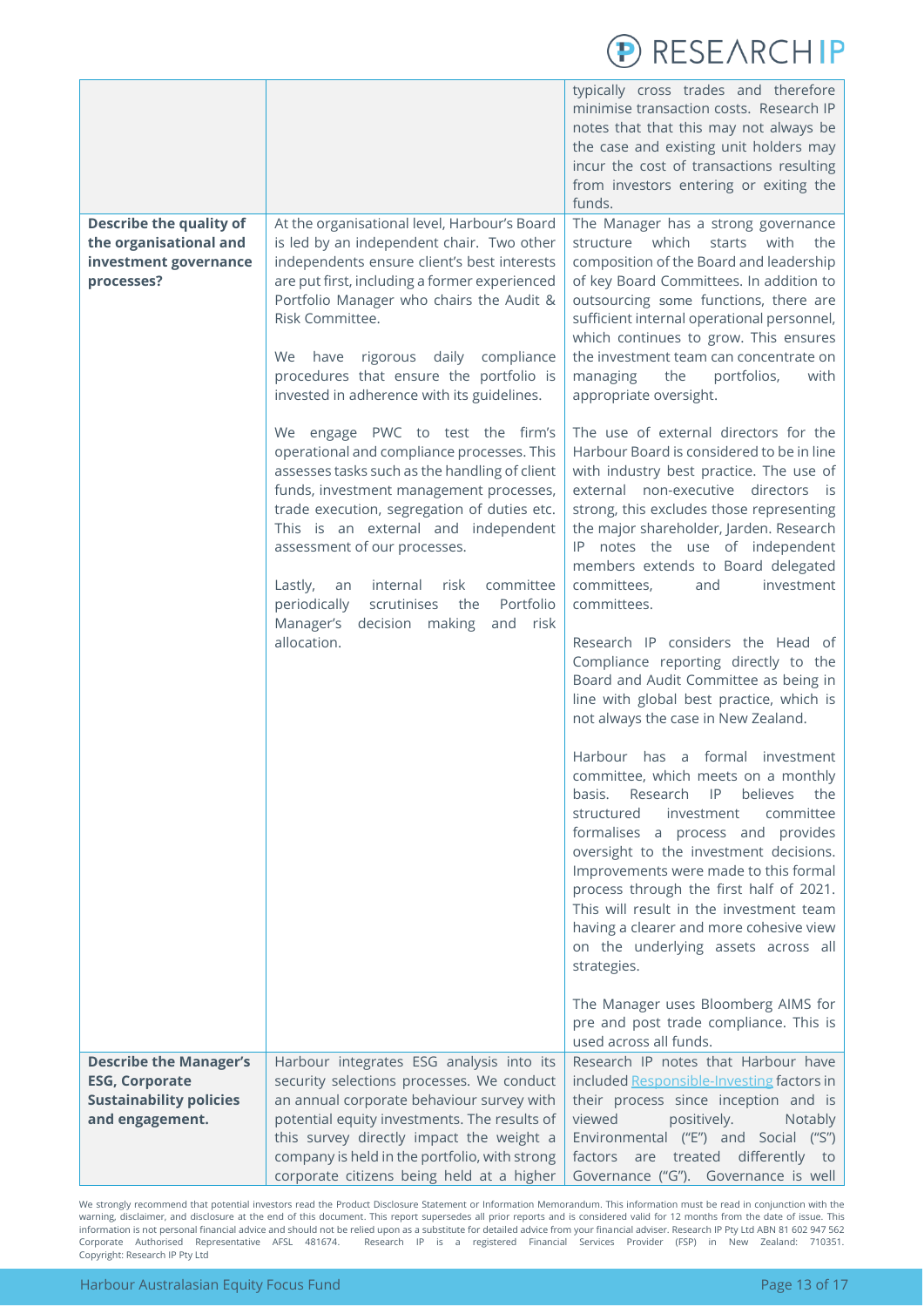|                                                                                                                                                          |                                                                                                                                                                                                                                                                                                                                                                                                                                                                                                                                                                                                                                                        | RESEARCHIP                                                                                                                                                                                                                                                                                                                                                                                                                                                                                                                                                                                                                                                                                                                                                                                                                                                                                                                                                                                                                                                            |
|----------------------------------------------------------------------------------------------------------------------------------------------------------|--------------------------------------------------------------------------------------------------------------------------------------------------------------------------------------------------------------------------------------------------------------------------------------------------------------------------------------------------------------------------------------------------------------------------------------------------------------------------------------------------------------------------------------------------------------------------------------------------------------------------------------------------------|-----------------------------------------------------------------------------------------------------------------------------------------------------------------------------------------------------------------------------------------------------------------------------------------------------------------------------------------------------------------------------------------------------------------------------------------------------------------------------------------------------------------------------------------------------------------------------------------------------------------------------------------------------------------------------------------------------------------------------------------------------------------------------------------------------------------------------------------------------------------------------------------------------------------------------------------------------------------------------------------------------------------------------------------------------------------------|
|                                                                                                                                                          | weight than poorly behaving corporates.<br>This, along with our engagement of<br>companies, helps to drive better outcomes.                                                                                                                                                                                                                                                                                                                                                                                                                                                                                                                            | established, the relationships between<br>companies and the environmental and<br>social aspects are less defined.                                                                                                                                                                                                                                                                                                                                                                                                                                                                                                                                                                                                                                                                                                                                                                                                                                                                                                                                                     |
|                                                                                                                                                          | In fixed interest securities where the risk<br>profile is asymmetric (either you are paid<br>back or the company defaults) we will<br>simply not hold a company's debt if we<br>believe its behaviour is egregious or it<br>participates in a sector that makes<br>investment untenable (examples include<br>gaming). Harbour has been recognised for<br>its ESG approach by strong scores by<br>independent agencies UN PRI and RIAA.<br>At Harbour, sustainability has been<br>included in our key business objectives.                                                                                                                              | The Manager's internally developed ESG<br>process is considered to be very robust<br>and can be applied to a company,<br>regardless of its domicile.<br>Harbour is also a signatory to the UNPRI.<br>Investors should be aware that ESG and<br>the United Nations Principles<br>of<br>Responsible Investing (UNPRI)<br>are<br>relatively loose and that ESG integration<br>has a broad range of interpretations.                                                                                                                                                                                                                                                                                                                                                                                                                                                                                                                                                                                                                                                      |
| Is there alignment with<br>the interests of<br>investors through<br>ownership of the<br><b>Manager and/or</b><br>remuneration of the<br>investment team? | Yes. The investment team invests alongside<br>unitholders by personally owning units in<br>the fund. In addition, the performance of<br>the fund against its objectives influences<br>investment team short and long term<br>remuneration. A portion of the investment<br>team's discretionary remuneration is<br>vested into Harbour funds over a period of<br>three years. This discretionary pay is in turn<br>determined by the Fund's performance<br>amongst other factors such as client<br>satisfaction. Harbour is 24% owned by its<br>employees. A long-term incentive scheme<br>sees annual awards of further equity<br>ownership for staff. | being partially owned<br>by its<br>By<br>employees and directors, there is strong<br>buy-in from the team to work hard for<br>the firm's long-term success - this is good<br>news for investors. The Manager's<br>development<br>continual<br>of<br>and<br>commitment to its staff is viewed as<br>market leading.<br>There is alignment between the bonus<br>component of staff remuneration and<br>the performance of the funds/portfolios.<br>Research IP believes that Solly has a<br>reasonable level of personal investment<br>in the Fund, largely via vested short term<br>incentives. This is viewed as a strong<br>alignment to investor experience.<br>Research IP highlights that Harbour's<br>vesting of short-term incentives (cash<br>bonuses) in the Manager's suite of funds<br>is market leading from a New Zealand<br>perspective. This brings enhanced staff<br>tenure and alignment to the interests of<br>investors.<br>The support of largest shareholder,<br>Jarden, is also significant, in both<br>financial terms and operational support. |
| <b>Comment on the assets</b><br>under management,<br>flow and capacity?                                                                                  | Overall FUM in the strategy (total<br>$\bullet$<br>inc insto mandates): \$170m<br>Recent FUM flow, growth / losses:<br>Positive funds inflow. Increasing<br>institutional investor investment<br>Funds / strategies the Fund<br>Manager is responsible for: Two<br>Expected capacity for the strategy:<br>\$1Bn                                                                                                                                                                                                                                                                                                                                        | Research IP believes the Manager has<br>sufficient resource to be able to manage<br>the Fund adequately. A significant<br>reason for this is due to the robust<br>investment decision-making process<br>which is applied across the firm.<br>Research IP highlights that part of the<br>FUM for the Fund is an allocation from<br>other Harbour products. There is no<br>preferential fee for the other Harbour<br>products into this Fund.                                                                                                                                                                                                                                                                                                                                                                                                                                                                                                                                                                                                                           |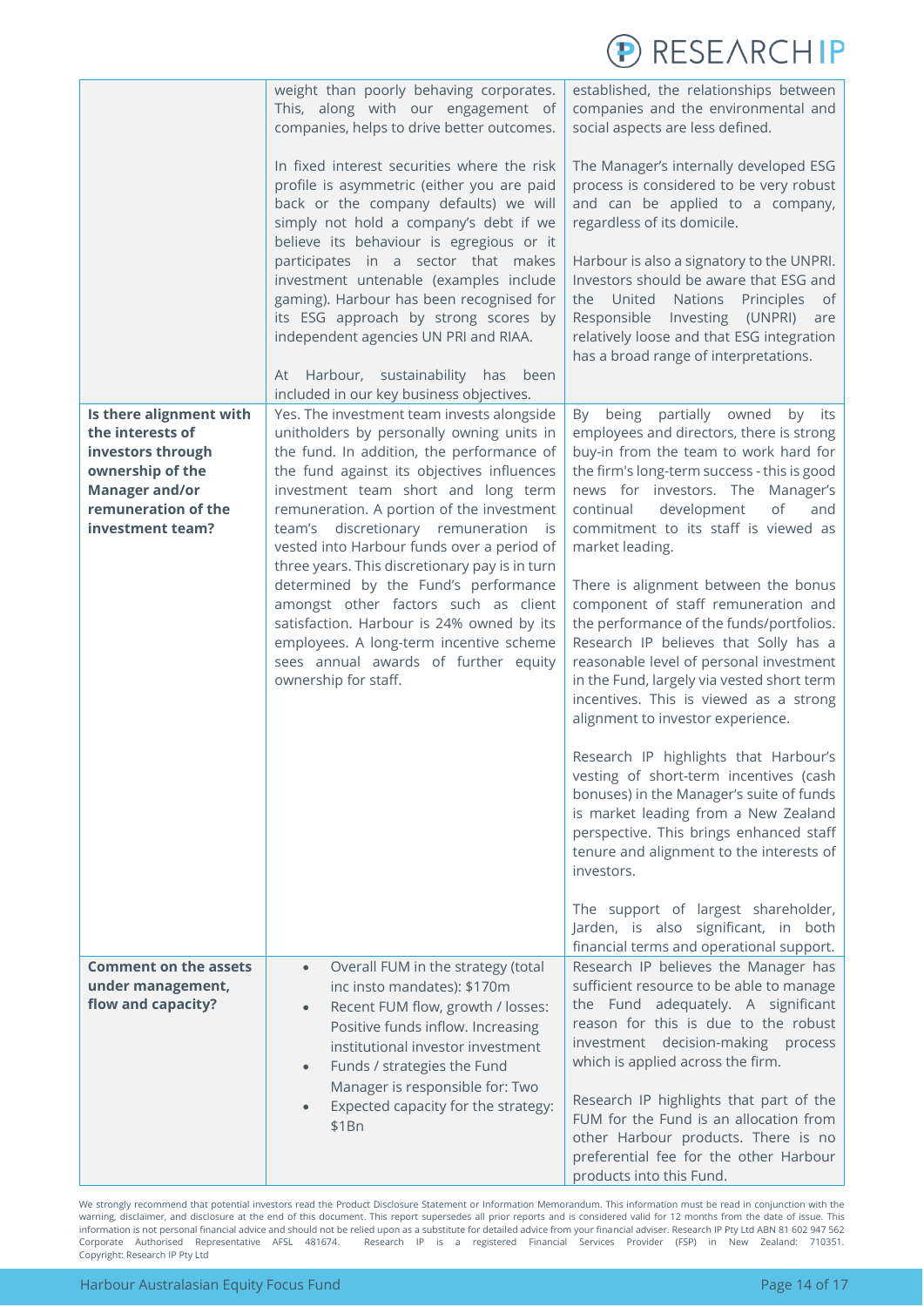

#### <span id="page-14-0"></span>**The RIPPL Effect**

For important Fund Facts, please view the **RIPPL Effect report**:



## Investment Fund

#### **RIPPL Effect**

This is General Advice only and should be read in conjunction with the Disclaimers, Disclosures and Warnings at the end of this document. This report is based on publicly available information and/or data sourced directly from the Fund Manager. Any views or opinions expressed in this document are believed to be accurate at the time of publishing.

**D** RESEARCHIP<br>Search Research Transact

1 MARCH 2021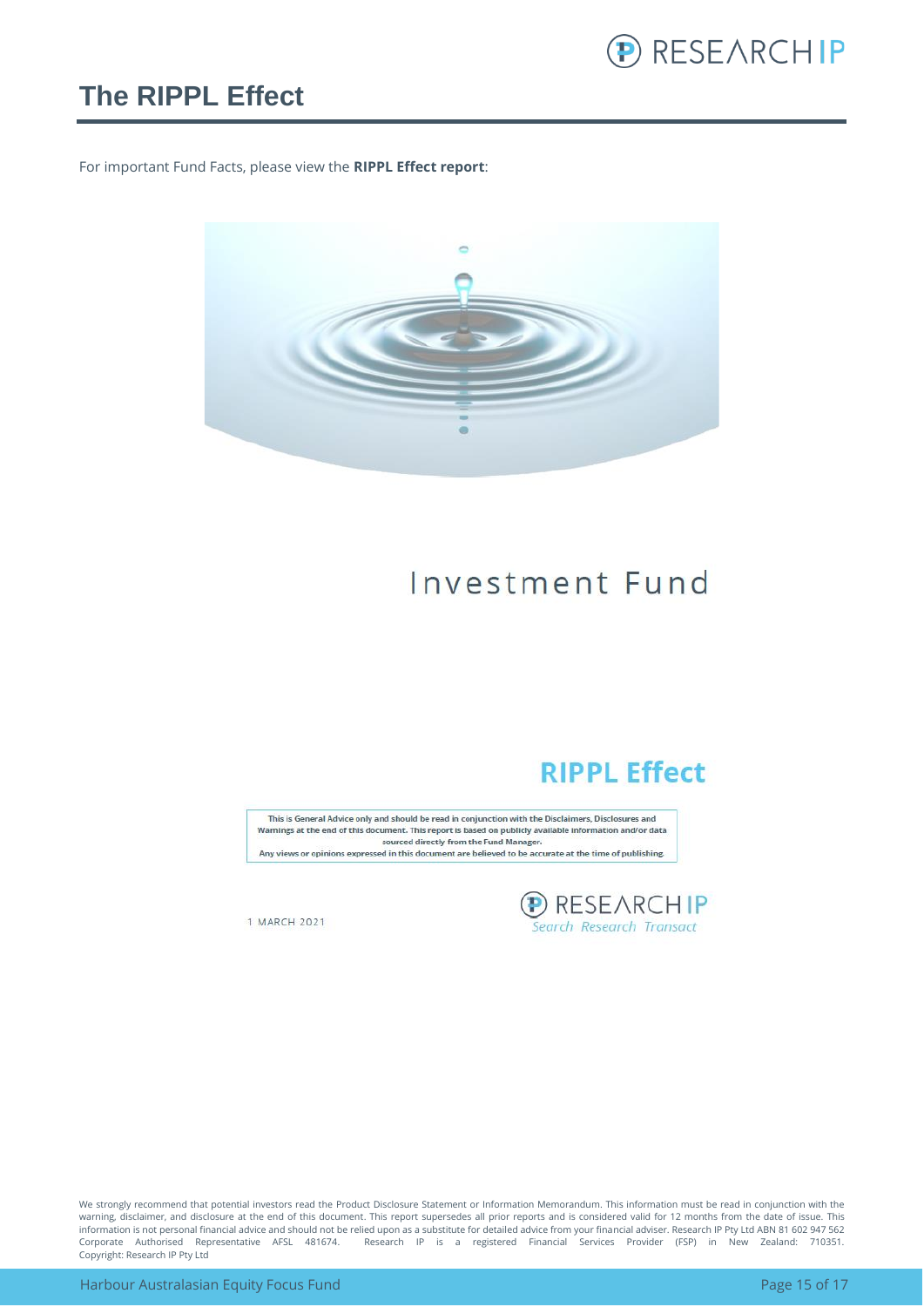### <span id="page-15-0"></span>**About Research IP**

Research IP has provided client focused qualitative and quantitative financial product and security research since 2015. Research IP was also the consultant to the NZX wholly owned subsidiary FundSource, providing investment research to the New Zealand market since 2015.

Research IP is a specialist investment research provider which is used and trusted by investors & financial advisers for investment, KiwiSaver, Superannuation and other Pension schemes throughout the Asia Pacific region.

Research IP has grown its team and footprint by utilising the specialist skills of its analysts which include;

- ❖ data scientists,
- ❖ equity, bond and alternative asset specialists
- ❖ portfolio managers
- ❖ asset allocation analysts
- ❖ and ratings specialists.

Our experience has been gained in well over 20 years of roles across different facets of the industry, so we understand the key drivers and challenges for managers, as well as the impact for investors and the Financial Advice industry.

By leveraging the skills of specialists, Research IP is able to provide innovative and tailored financial services solutions to the marketplace. Client focused outcomes are underpinned by the belief that the role of business model innovation and accelerating technological change opens up new possibilities, to put client interests at the centre of the financial services industry focus. We have strong philosophical alignment with John Hagel's work on the possibilities for "Disruption by Trusted Advisors" and John Kay's views in "Other People's Money: Masters of the Universe or Servants of the People".

Research IP delivers high quality quantitative and qualitative fund research to financial advisers and the broader financial services industry. Research IP works with a number of expert providers to source this data. Quantitative data is supplied by a variety of sources, including directly from the Fund Manager, while qualitative research is provided by Research IP.

Find all Qualitative Research announcements and subscribe for updates here:

**[https://research-ip.com/news](https://research-ip.com/category/qualitative-research/)**

**Contact:**

[www.Research-IP.com](http://www.research-ip.com/) Email: [info@research-ip.com](mailto:info@research-ip.com)

RESEARCHIP